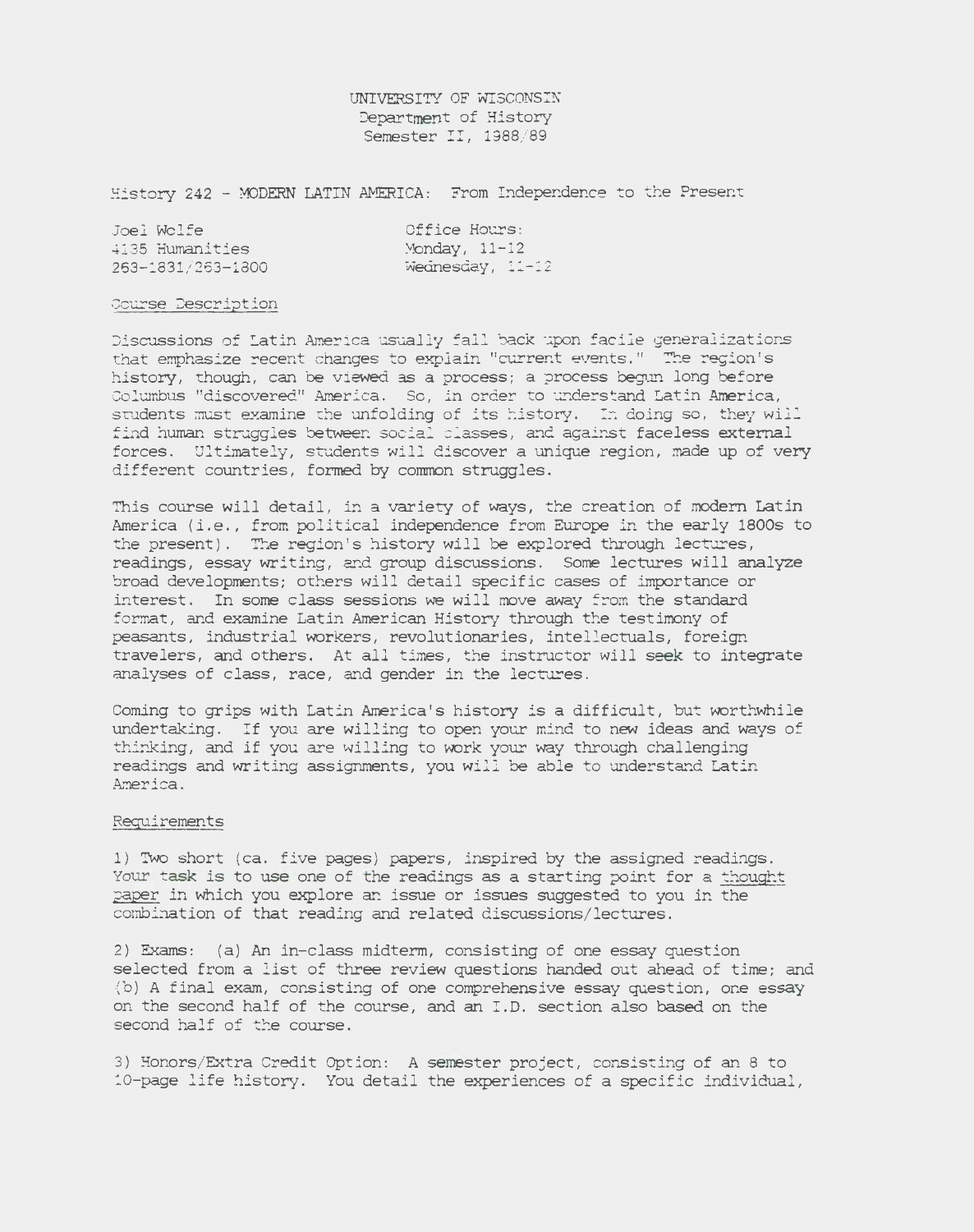in a specific country over a period of forty years. The criteria for defining the individual will be established in consultation with the  $T.A.$ and/or the professor. In addition to the life history itself, you will also present a 1-page proposal for the project, due the fifth week of class. The details of the project, how to carry it out, and what it entails, can be discussed with the T.A. or professor periodically throughout the semester. As an extra credit or honors option, the project is undertaken in lieu of one of the short papers.

4) Grading: Short papers; 30% (15% each); midterm: 20%; final exam: 30%; discussion: 20%; honors/ extra credit option : to be discussed with professor and T.A.

## Assigned Readings

Argueta, Manlio. One Day of Life (New York: Random House, 1983).

- Garcia Marquez, Gabriel. One Hundred Years of Solitude (New York: Avon, 1971 ).
- Joseph, Gilbert M. Revolution from Without; Yucatan, Mexico and the United States, 1880-1924 (Durham, NC: Duke University Press, 1987).
- Mallon, Florencia E. The Defense of Community in Peru's Central Highlands: Peasant Struggle and Capitalist Transition, 1860-1940 (Princeton University Press, 1983).
- Stepan, Alfred. The Military in Politics; Changing Patterns in Brazil (Princeton: Princeton University Press, 1971).
- Winn, Peter. Weavers of Revolution; The Yarur Workers and Chile's Road to Socialism (New York: Oxford University Press, 1986).

Suggested Reading

Skidmore, Thomas E., and Peter H. Smith. Modern Latin America (New York: Oxford University Press, 1984).

## SCHEDULE OF LECTURES, READINGS, DISCUSSIONS, AND WRITTEN ASSIGNMENTS

UNIT I - FROM COLONIES TO NATION-STATES? (1810-1930)

1/ 23 - Introduction  $1/25$  - Independence and Its Aftermath 1/27 - The Frustrating Search for Stability: Mexico No Reading: Set up Discussion Sections

1/ 30 - Plantation Agriculture and Slavery, the Cuban Case  $2/1$  - Plantation Agriculture and Slavery, the Brazilian Case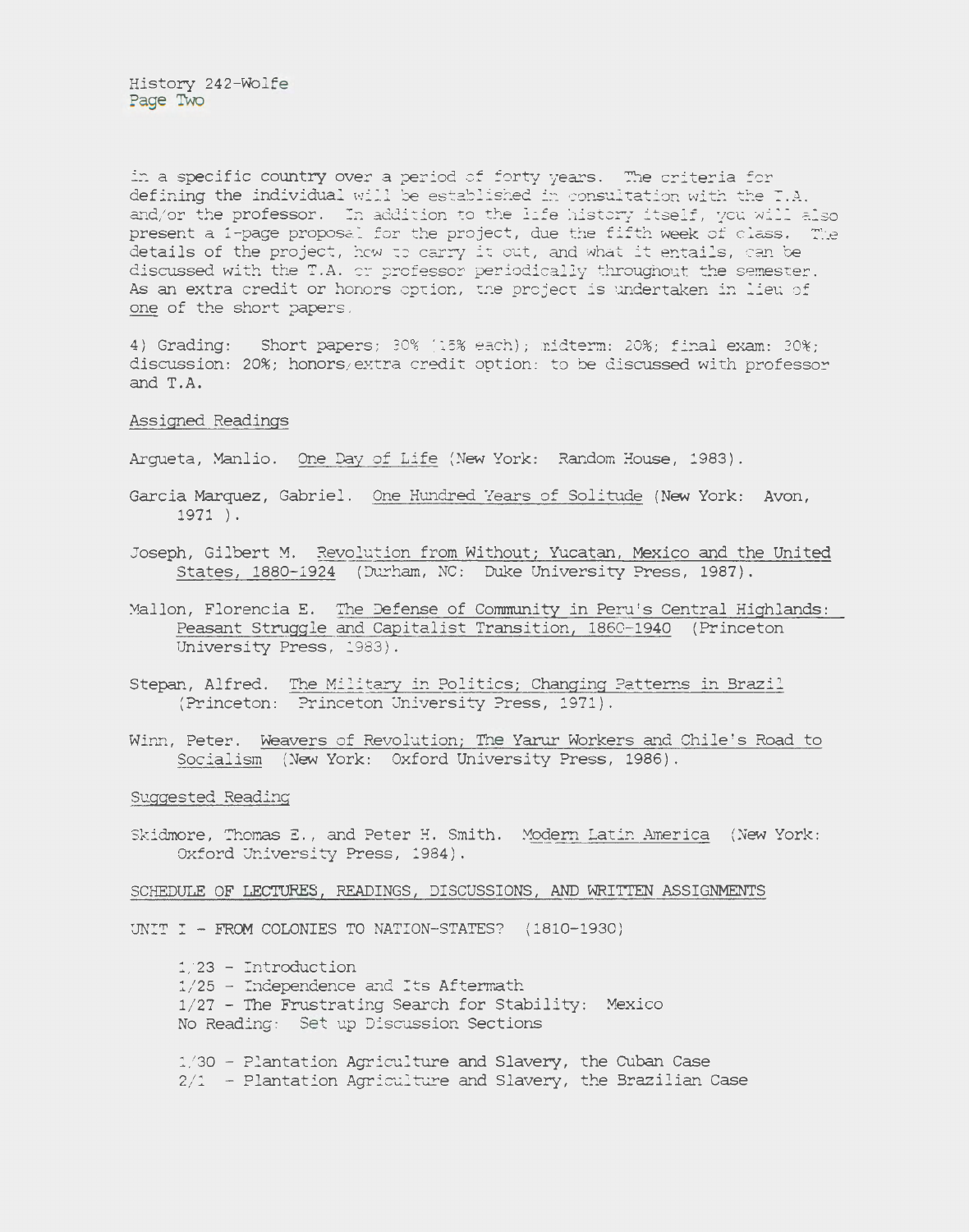History 242-Wolfe Page Three

Reading: Mallon, pp. 3-122. 2/6 - The Birth of an Authoritarian State: Mexico  $2/8$  - The Struggle Over Democracy: Chile Reading: Mallon, pp. 125-242. 2/13 - Yaqui Resistance and Survival 2/15 - A Millenarian Response to the Penetration of Capital Reading: Joseph, pp. :: 1-39. 2/20 - The Mexican Revolution  $2/22 - 51$  Salvador, 1932 2/26 - SUNDAY REVIEW SESSION -- TIME TO BE ANNOUNCED Reading: Joseph, pp. 93-132. UNIT II - THE FRUITION OF CAPITALISM (1910-1960)  $2/27$  - MIDTERM IN CLASS  $3/1$  - The Development of Industry in Brazil and Chile 3/3 - The Rise of the Working Class in Brazil and Chile Reading: Garcia Marquez, pp. 11-229. NO DISCUSSION SECTIONS 3/6 - Authoritarianism vs. Popular Front: Argentina, Brazil, and Chile in the 1930s 3/8 - The Populist Alternatives: Cárdenas of Mexico and Perón of Argentina Reading: Joseph, pp. 185-287. FIRST PAPER DUE BY FRIDAY, MARCH 10TH, AT 5:00 P.M. 3/13 - The Bolivian Social Revolution 3/15 - La Violencia in Colombia Reading: Garcia Marquez, pp. 230-383. \* \*\*\* \* SPRING BREAK, MARCH 19-27\*\*\*\*\* 3/29 - Special Discussion by João da Silva: "My Life in a Brazilian Shanty Town." NO DISCUSSIONS SECTIONS UNIT III - REFORM, REVOLUTION, AND PEPRESSION (1959-1989)  $4/3$  - The Cuban Revolution, Part 1  $4/5$  - The Cuban Revolution, Part 2 Reading: Mallon, pp. 247-348. 4, 10 - Guerilla focos in Latin America 4/12 - Puerto Rico and the U.S. Model of Development Reading: Stepan, pp. 3-121.

 $\bar{\ell}$